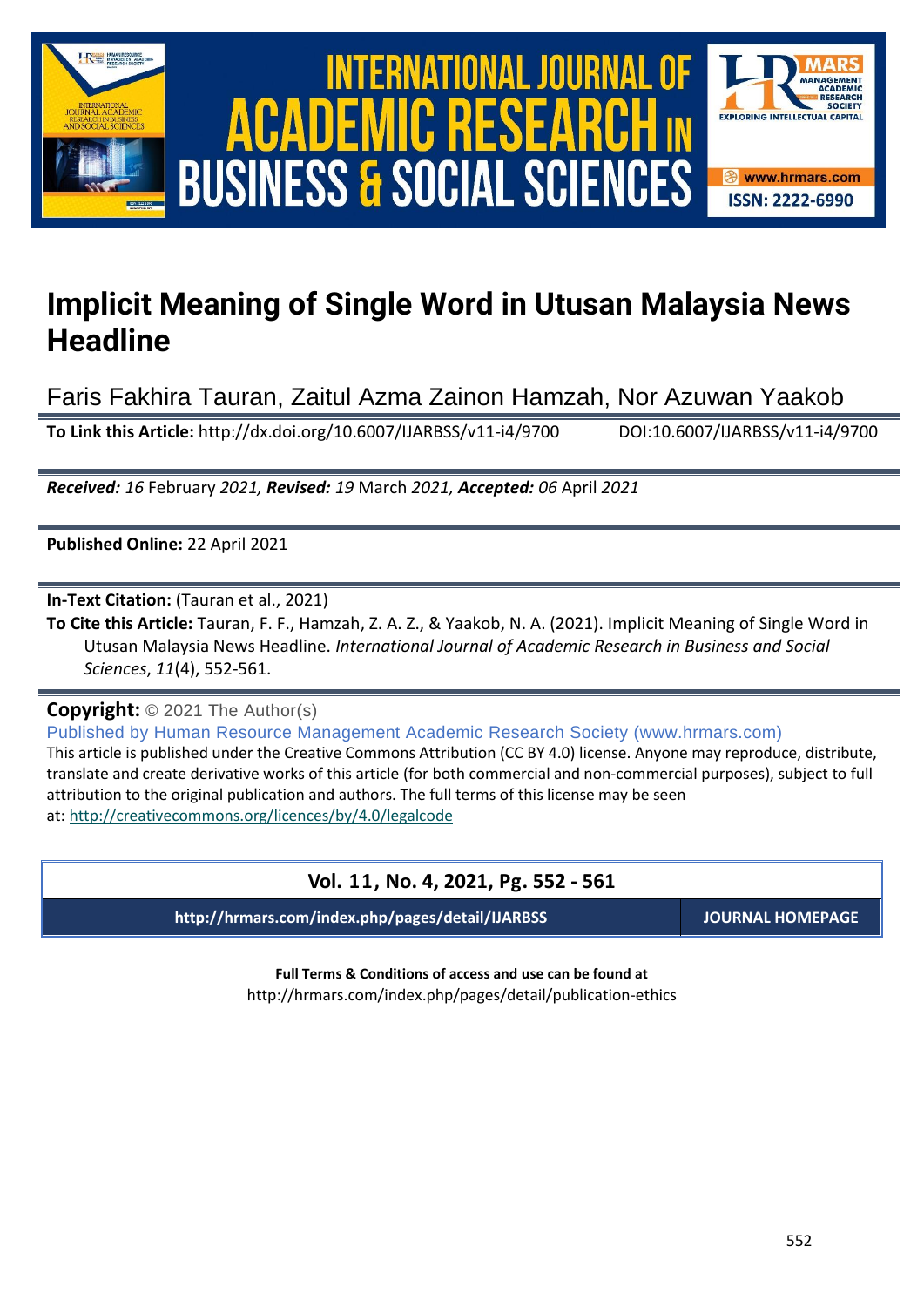

# **Implicit Meaning of Single Word in Utusan Malaysia News Headline**

Faris Fakhira Tauran, Zaitul Azma Zainon Hamzah, Nor Azuwan Yaakob

Faculty of Modern Languages and Communication, Universiti Putra Malaysia, 43400 Serdang, Selangor, Malaysia. Email: farisfakhira@gmail.com

### **Abstract**

News headline is the main part that will be able to attract reader to read the entire content of the news. However, there are some news headline are written by using words whose meaning is not clear. This will cause the information that they want to delivered to the reader can not be conveyed accurately and effectively. Because of that, research about news headline is done based on two objectives. The aims of this study is to identify single words that have an implicit meaning in the news headline of Utusan Malaysia newspaper and analyze the implicit meaning that found in the news headline of Utusan Malaysia newspaper. The data were be collect from April 2, 2018 until May 31, 2018. Moreover, only news that are related to the issue of the 14th General Election (GE-14) were selected as data. In addition, this study was conducted by using a descriptive qualitative approach. The research method that will used in this study is the content analysis method. Next, the data will be analyzed by using Semiotic Theory which is introduced by Charles Williams Morris (1971). The result of the study have shown that there are 15 news headline consist of single words with implicit meaning. Each single words will be analyzed through two parts which is semantic and pragmatic. The results of this analysis have shown that this theory is able to unravel this implicit meaning based on the context of the news. Therefore, this study will be able to help the reader to understand the implicit meaning that found in the news headline. **Keywords:** Implicit Meanings, Single Word, News Headline, Utusan Malaysia, GE-14

#### **Introduction**

Newspapers are the main reading material for the society to get the latest information. The main part of the readers' focus is the news headline. A good news headline are able to attract readers to read the whole news written. According to Juwita (2018), the characteristics of a good news headline should be compact, simple and reflect the entire content of the news. However, there are some news headline are written by using words not clear meaning or implicit meaning. This will indirectly make readers difficult to understand the whole news headline.

The implicit meaning is the hidden meaning. This is also support by Mohamed (2015), the implicit meaning is a different meaning from the original meaning of the text. Usually the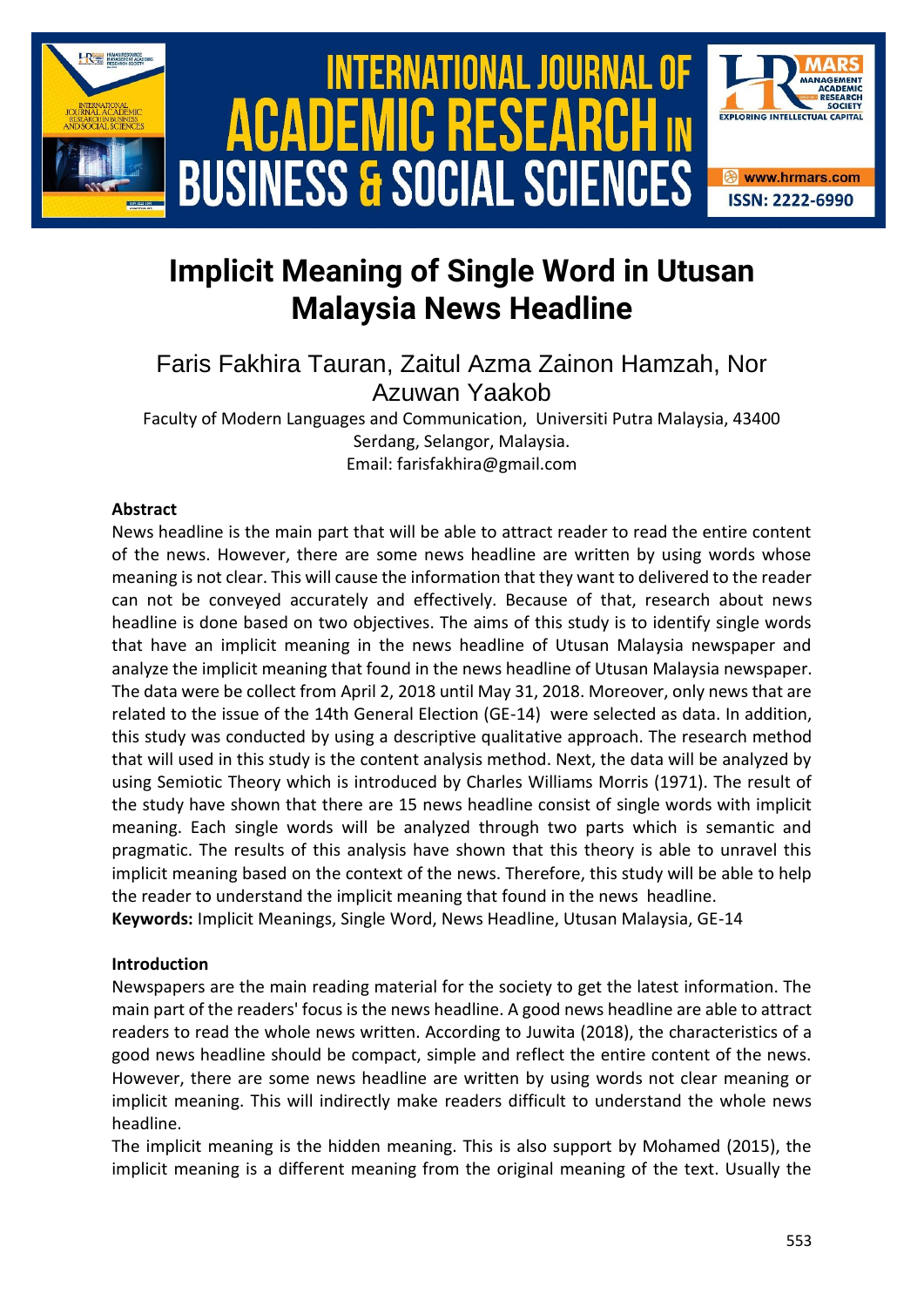**Vol. 1 1 , No. 4, 2021, E-ISSN: 2222-6990 © 2021 HRMARS**

word that have an implicit meaning are the way to give sensation to the news and at the same time can attract reader attention. Therefore, this study will unravel words that have an implicit meaning to help readers understand the news.

#### **Problems of Statement**

Wulandari (2013), news author do not use standard words but prefer to use spoken language that they created to be used as news headline. This situation makes readers difficult to understand the news headline because there are some news author who use dialects in writing of news headline. According to Juwita (2018), newspapers do not use good words in writing news headlines and as a result readers become confuse to understand the news. This is due to the selection of inappropriate words and there are some of news author who create their own words to make them easily adapt it to the news headline.

News headlines that have an implicit meaning will also give various meanings to the reader (Abdullah, 2013). This is because differences in the level of education and background of the reader will cause the different interpretation of meaning which is according to the understanding of the individual. The use of words that have implicit meaning will cause confusion to the reader to understand the news headline. This is also supported by Hassan & Sha'ri (2019), news author use vague word which caused confusion to the readers. Therefore, the use of words that have an implicit meaning needs to be explained in order to give a clear meaning to the reader.

#### **Research Objective**

A study on the implicit meaning of a single word in the Utusan Malaysia newspaper will be able to unravel through two objectives. First, to identify single word that have an implicit meaning in the news headline of Utusan Malaysia newspaper and the second, analyzes the implicit meaning that found in the news headline of Utusan Malaysia newspaper.

#### **Study Limitations**

The limitations of study is important to ensure the results of the study will be more accurate and answer the objectives that have been set. Besides that, the study material used in this study is the Utusan Malaysia newspaper. The data is collect through this newspaper within two months from April 2, 2018 until May 31, 2018. This newspaper is collected every day except Sunday because on that day the Mingguan Malaysia newspaper was published. During the two months, a total of 52 copies newspaper were collected. Apart from that, the news issue about the 14th General Election (GE-14) was selected as data. This issue was chosen because during this two months, the news about GE-14 is being discussed and also be the main focus of the society. Next, the collected data are more focused on the GE-14 news headline which consists of single words that have an implicit meaning. News headlines that have an implicit meaning are studied because newspapers are the main reading material of society. The use of words that have an implicit meaning will make reader difficult to understand the news headline. As a result, the reader does not obtain the information from the author as they want. Thus, this study will be able to unravel the implicit meaning that has being used in news headline.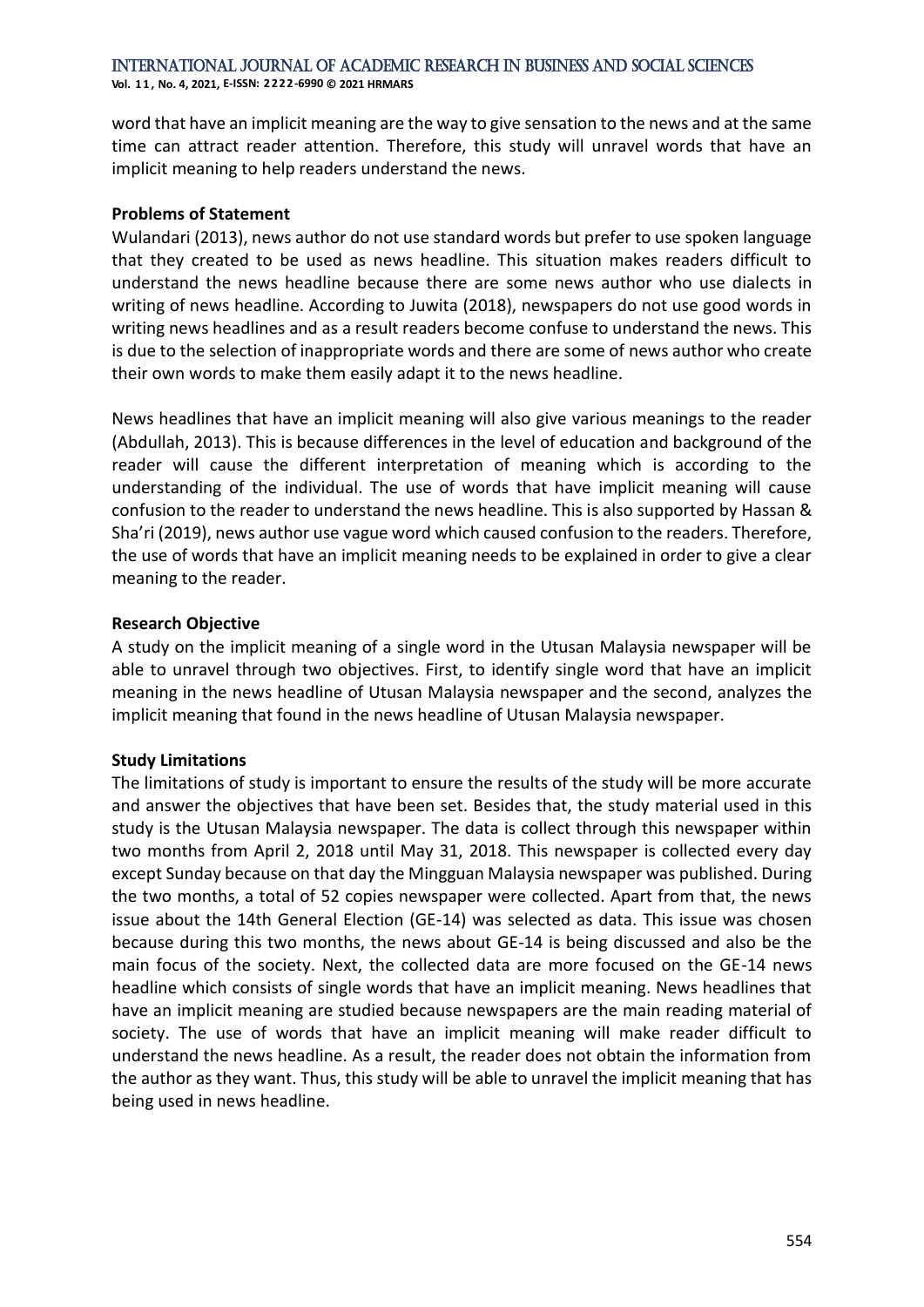**Vol. 1 1 , No. 4, 2021, E-ISSN: 2222-6990 © 2021 HRMARS**

#### **Literature Review**

Kadir & Hamzah (2017), conducted a study of speech implicit in the classic Malay films. This study aims to identify the speech that have implicit meaning and analyze the meaning of implicit speech that found in classical films. The film used in this study is Sri Mersing. The collected data will be analyzed by using Relevance theory and using text analysis methods. The results showed that the use of this implicit speech can describe the beauty of the Malay language and improper speech can be delivered indirect way. Through implicit speech also can show that society in the past had a subtle language to convey something implicitly so as not to offend someone.

Next, Khalidi, Yaakob & Hamzah (2017) also conducted study about implicit meaning. However, this study use the term implied meaning to indicate the implicit meaning and use the Relevance Theory introduced by Sperber and Wilson (1986). The study used three Malay short stories which is Tapah, Gok and Setelah Kabus Dinihari by Lim Swee Tin. The aim of this study was to analyze the implicit meaning of personification figurative language in Malay short stories. In the meantime, this study was conducted by using a qualitative method, which is data analysis. The results of the study have shown that there are 45 data that have an element of personification. The use of personification in this short story can have a positive effect on the author's writing. The use of this element of personification can affect the reader's emotions to feel the emotions, situations or deficiency that occur in the short story

In addition, studies related to the implicit meaning were also conducted by Zainal, Mydin & Musanif (2018). This study is to examine the indirect speech is used in drama script language. This indirect utterance refers to an utterance that has an implicit meaning. The script chosen is writed by Usman Awang (1998), which is Bulan Tetap Bersinar and Serunai malam, as well as the writed by Mustapha Kamil Yassin (1990), namely Bujur Lalu Melintang Patah, Atap Genting Atap Rumbia and Jalan yang Benar. This study aims to explain the meaning of indirect utterances found in drama scripts. All data collected will be analyzed using the principle of speaker meaning presented by Thomas (1995) which is the Principle of Meaning in Interaction. The results show that there are six data that have the meaning of indirect utterances that meet the objectives of the study. In the meantime, the findings show that the meaning of indirect utterances found in this drama script can be interpreted based on the context and intention of the speaker.

The study of implicit meaning through proverbs was conducted by Nopiah, Jalaludin & Kasdan (2018). This study has proven that there is an implicit meaning through the gastronomic elements that have an influence in communication. Data were collected through a database (www.malaycivilization.com) SME and Special Dictionaries Malay proverb. This data will be analyzed using cross-reference framework and inquiry semantics. This study aims to analyze the proverbs that have the influence of cold and hot foods. The findings show that there are six elements in Malay food, which is cold, hot, windy, sharp, and can be itchy. Cold food will show cold characteristics that carry the meaning of happy. Meanwhile, hot food displays negative characteristics such as tyranny, hypocrisy and pain. Thus, this food-shaped proverb has both positive and negative implicit meanings.

According to Juwita (2018) the use of words in newspaper headlines still has its shortcomings. This study has chosen tabloid Tabungan Aceh newspaper and collect data from October until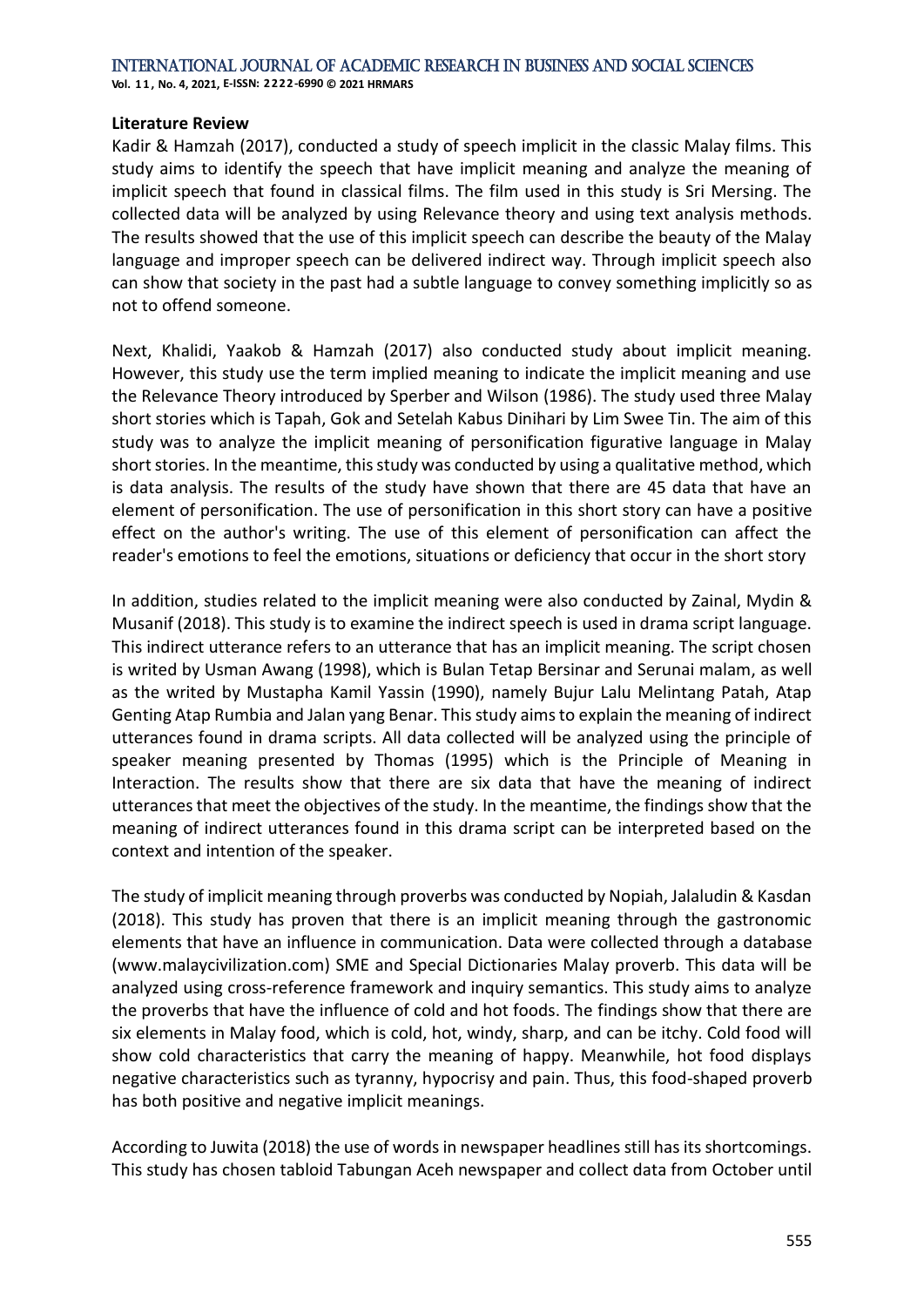**Vol. 1 1 , No. 4, 2021, E-ISSN: 2222-6990 © 2021 HRMARS**

April 2016. This study aims to determine the accuracy of the use of the word in a news headline, find out the suitability of the use of the word and find out the prevalence of the use of the word in news headline. In the meantime, this study uses text analysis methods that will describe the data descriptively. The results of the study show that there are 12 data that fit this study. The findings of this study are divided into three parts, namely accuracy, suitability and frequency. Accordingly, the use of language in this newspaper does not use good language, orderly and clear meaning. The use of words in this newspaper is also not clear so that it makes it difficult for the reader to understand the information that conveyed. In addition, the use of words in the news headline is also not appropriate to the background and socio-cultural of the local community.

#### **Methodology**

This study use content analysis methods to analyze the data that have been collected. These data were collected through the Utusan Malaysia newspaper for two months, starting April 2, 2018 until May 31, 2018. The selected news is related to the 14th General Election (GE-14) which consists of a single word that have an implicit meaning. There are 15 news headline are collected and suitable with the needs of this study. At the initial stage, this data will be identified either this single word have an implicit meaning or not. The news headline that consist of single words with implicit meaning can be identified through words that do not describe the content of the news, titles that have single quotation marks and bold words. Then this data will be entered in the form of table.

Next, these data will be analyzed using Semiotic Theory that introduced by Charles Williams Morris (1971). This theory has three parts which is syntagtic, semantic and pragmatic. However in this study only focused on the semantic and pragmatic parts only. In the semantic part will be seen from the point of view of the meaning of the word. Pragmatics will study the relationship between signs and interpretations. Besides that, the meaning is given based on the meaning of the context.

#### **Analysis and Discussion**

This section will presents the single words that have an implicit meaning in the news headline of Utusan Malaysia. In Malay Language, single words is word that have not receive any derivative word or does not undergo to double process (Tatabahasa Dewan Edisi Keempat, 2015). In the table 1 shows the list of news headline that have single words with implicit meaning.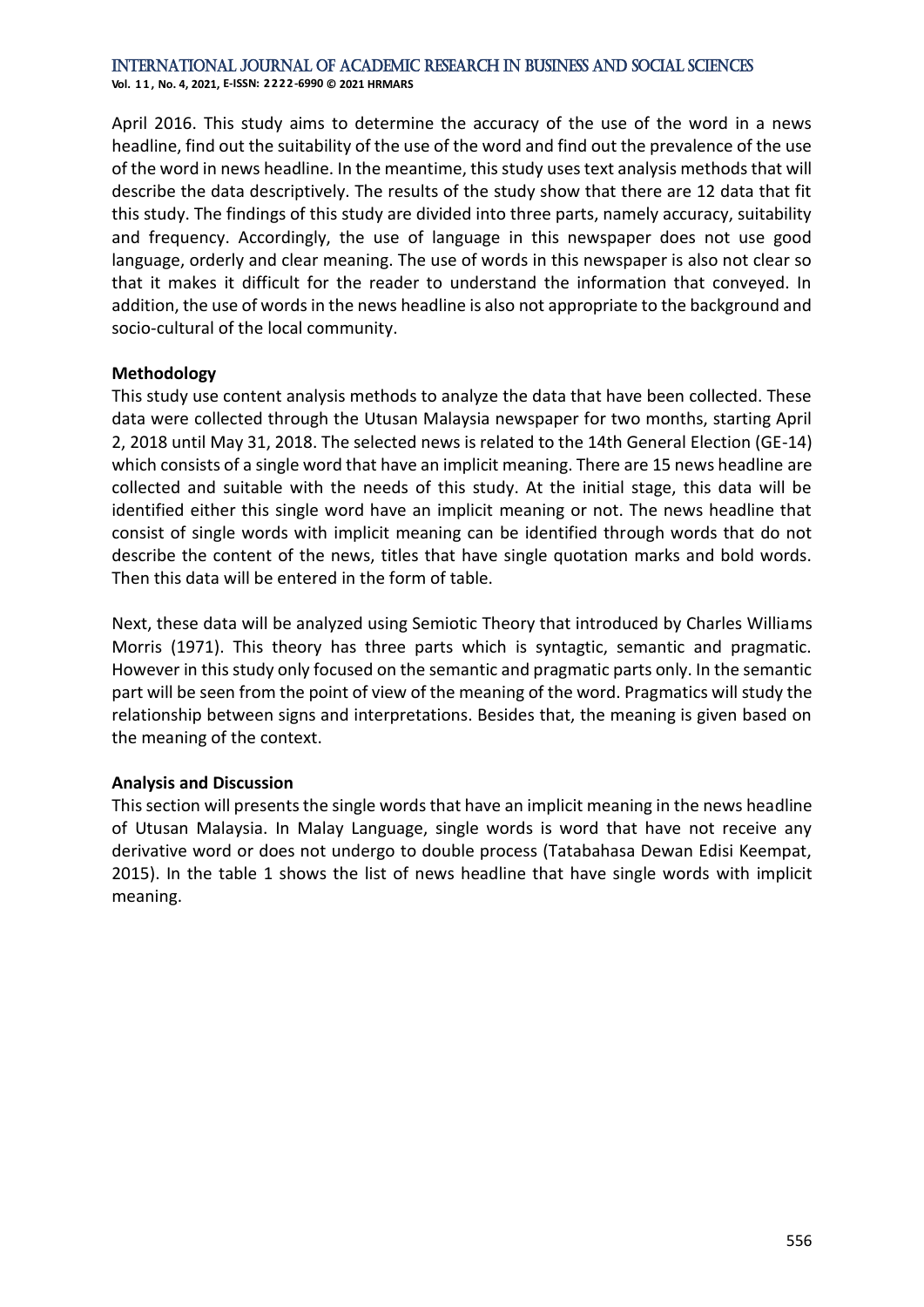**Vol. 1 1 , No. 4, 2021, E-ISSN: 2222-6990 © 2021 HRMARS**

| No.            | <b>News Headline</b>                           | <b>Single Word</b> | Date          |
|----------------|------------------------------------------------|--------------------|---------------|
| $\mathbf{1}$   | Calon BN Kedah disahkan 'bersih'               | <b>Bersih</b>      | 2 April 2018  |
| $\overline{2}$ | Jangan tukar 'kapal'                           | Kapal              | 9 April 2018  |
| 3              | 'Kapal' Najib atau 'Perahu' Mahathir?          | Kapal, perahu      | 19 April 2018 |
| 4              | Pembangkang makin terdesak, mula tabur         | Dedak              | 17April 2018  |
|                | 'dedak'                                        |                    |               |
| 5              | Dr. M bagai 'penyengat'                        | Penyengat          | 20 April 2018 |
| 6              | Drama pemilihan calon PKR di Selangor makin    | Drama              | 23 April 2018 |
|                | panas                                          |                    |               |
| 7              | Dr Mahathir 'pelakon' nombor satu              | Pelakon            | 26 April 2018 |
| 8              | Salahuddin 'lari' ke simpang Jeram             | Lari               | 12 April 2018 |
| 9              | Nurul Izzah 'lari' ke Permatang Pauh ganti ibu | Lari               | 26 April 2018 |
| 10             | Nurul Izzah 'lari' kerana takut                | Lari               | 2 Mei 2018    |
| 11             | Zahida yakin Barisan Nasional 'tuai' hasil di  | Tuai               | 3 Mei 2018    |
|                | Pandan                                         |                    |               |
| 12             | Dr. Mahathir jadi 'kuda' DAP                   | Kuda               | 5 Mei 2018    |
| 13             | DAP mahu jayakan tsunami                       | Tsunami            | 4 Mei 2018    |
| 14             | Mulut manis DAP penuh racun                    | Racun              | 4 Mei 2018    |
| 15             | PKR 'jual' Nik Omar untuk raih undi            | Jual               | 2 Mei 2018    |

## **Table 1. List of News Headline that have Single Words with Implicit Meaning in Utusan Malaysia**

Table 1 above has shown that there are 15 news headline related to the news of the 14th General Election (GE-14). Each of these news headline has one or two single words that have an implicit meaning. In addition, from 15 news headline only 13 single words were identified as data with implicit meaning. This is because repeated data will be counted as one data only. For example, news headline *Salahuddin 'lari' ke simpang jeram*, *Nurul Izzah 'lari' ke Permatang Pauh ganti ibu* and *Nurul Izzah 'lari' kerana takut* are the news healine that used the same single word, which is 'lari'. Therefore, news headline that use the same single word will be counted as one data.

## **The Analysis of Implicit Meanings in news Headline of Utusan Malaysia**

The news headline that have in table 1 will be analyzed to get the implicit meaning. Some data will be analyzed by using Semiotic theory to get the result.

# Calon BN Kedah disahkan'**bersih**' (Source: Utusan Malaysia, April 2, 2018)

The single word that has an implicit meaning in this news headline is 'bersih'. *Bersih* means not dirty or free from any air pollution and figuratively, *bersih* refers to something that is honest, sincere and pure (Kamus Dewan Edisi Keempat, 2015). This statement of meaning clearly shows that the use of the word 'bersih' in this news headline have an implicit meaning because this news is about the General Election (GE) and does not touch on the issue of cleansing. Next, from a pragmatic point will be explained from the point of news context. In the context of General Election (GE) news, the use of the word 'bersih' is freely associated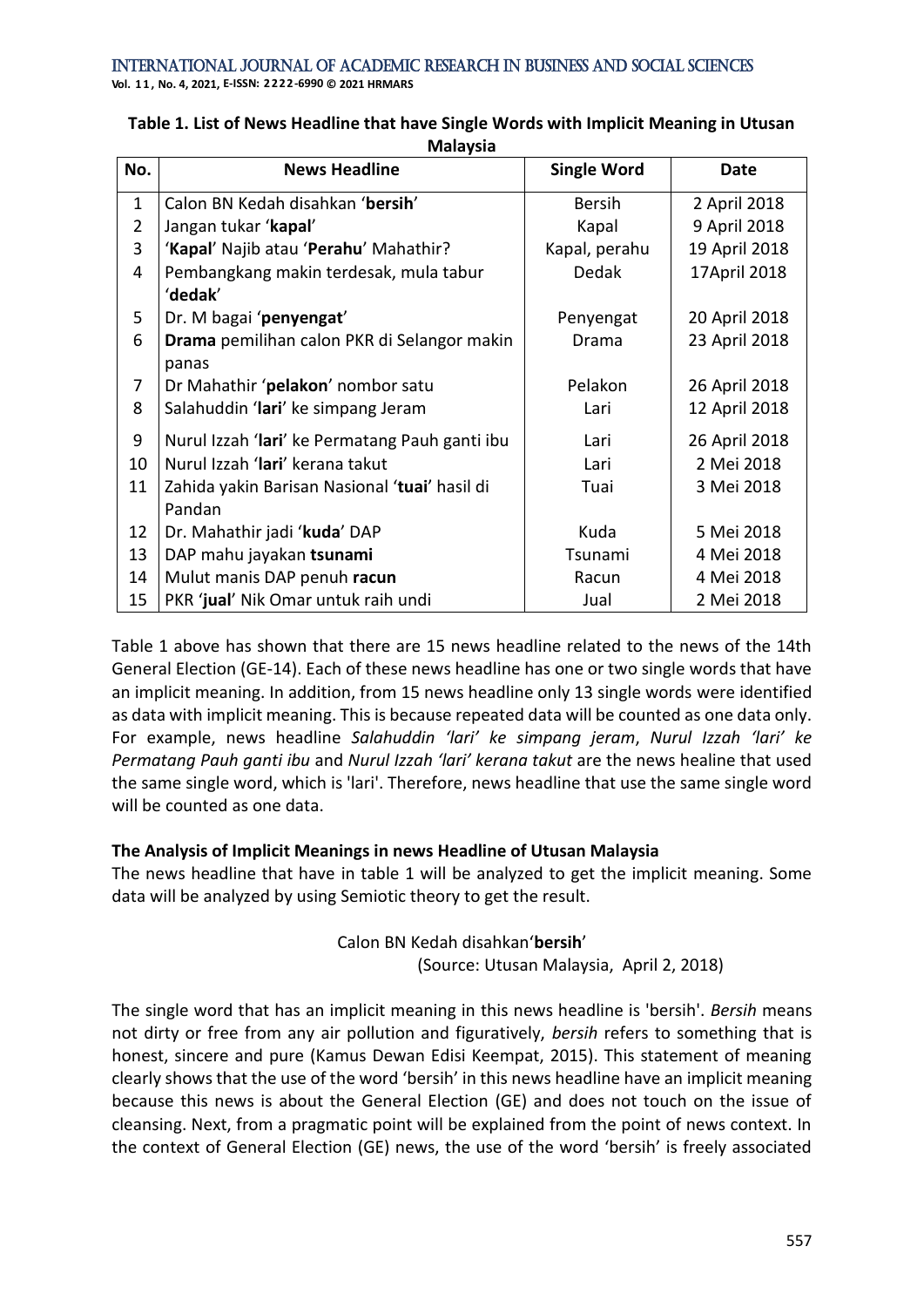International Journal of Academic Research in Business and Social Sciences **Vol. 1 1 , No. 4, 2021, E-ISSN: 2222-6990 © 2021 HRMARS**

with bad elements (Kamus Pelajar Bahasa Malaysia Edisi Kedua, 2015). This can be proven through the following news excerpts:

ALOR SETAR 1 April- Pengerusi Barisan Nasional (BN) negeri, Datuk Seri Ahmad Bashah Md. Hanipah sudah menyenarai pendek calon Pilihan Raya Umum Ke-14 (PRU-14) yang disahkan 'bersih' oleh Suruhanjaya Pencegah Rasuah Malaysia (SPRM) dan Polis Diraja Malaysia (PDRM). (Source: Utusan Malaysia, April 2, 2018)

Based on this excerpts it is clear that the word 'bersih' is refers to being free from bad deeds such as corruption and misconduct. This is because the existence of the acronym SPRM and PDRM in the excerpts has reflected that the candidate who will contest for GE-14 this time has no record of corruption or crime. In summary, the news headline can be understood that from a semantic point the word 'bersih' does not refer to something that is spared from dirty but instead refers to free from bad elements. While from a pragmatic point, the news headline reflects that the Kedah BN candidate is free from corruption and crime.

Jangan tukar '**kapal**'

(Source: Utusan Malaysia, April 9, 2018)

The word 'kapal' that found in this news headline is a single word that has an implicit meaning. A 'kapal' is an ark, or a large boat that has a deck and is usually moved by machinery (Kamus Dewan Edisi Keempat, 2015). The use of the word 'kapal' in this news headline has an implicit meaning because the news featured is about the election and does not cover the issue of the ship. This shows that the word 'kapal' in this news headline has an implicit meaning. Next, from a pragmatic point the meaning of this word will be seen from a contextual point. In the context of GE news, the word 'kapal' refers to the government at that time (MT Webmaster, 2019). This can be explained through the following news excerpts:

Tunku Makhkota Johor, Tunku Ismail Sultan Ibrahim bahawa, kerajaan atau 'kapal' tersebut tidak perlu ditukar dengan yang baharu dan rakyat perlu terus duduk di dalamnya.

(Source: Utusan Malaysia, April 9, 2018)

Based on the statement by Tunku Mahkota Johor, it is clear that the word 'kapal' refers to the meaning of government. The use of the word 'kapal' is symbolized as a government because a ship has a captain who will be the leader in making any decision and likewise in a government, which has a leader who will lead the society. In summary, from a semantic point, the word 'kapal' does not mean the ark but refers to the government and from a pragmatic point, the news headline describes that the people need to support the existing government.

> Nurul Izzah '**lari**' kerana takut (Source: Utusan Malaysia, Mei 2, 2018)

Besides that, the word 'lari' in the news headline above also consists of a single word that has an implicit meaning. 'Lari' is moving fast, saving oneself or leaving a place without permission (Kamus Dewan Edisi Keempat, 2015). However, the news featured was about election issues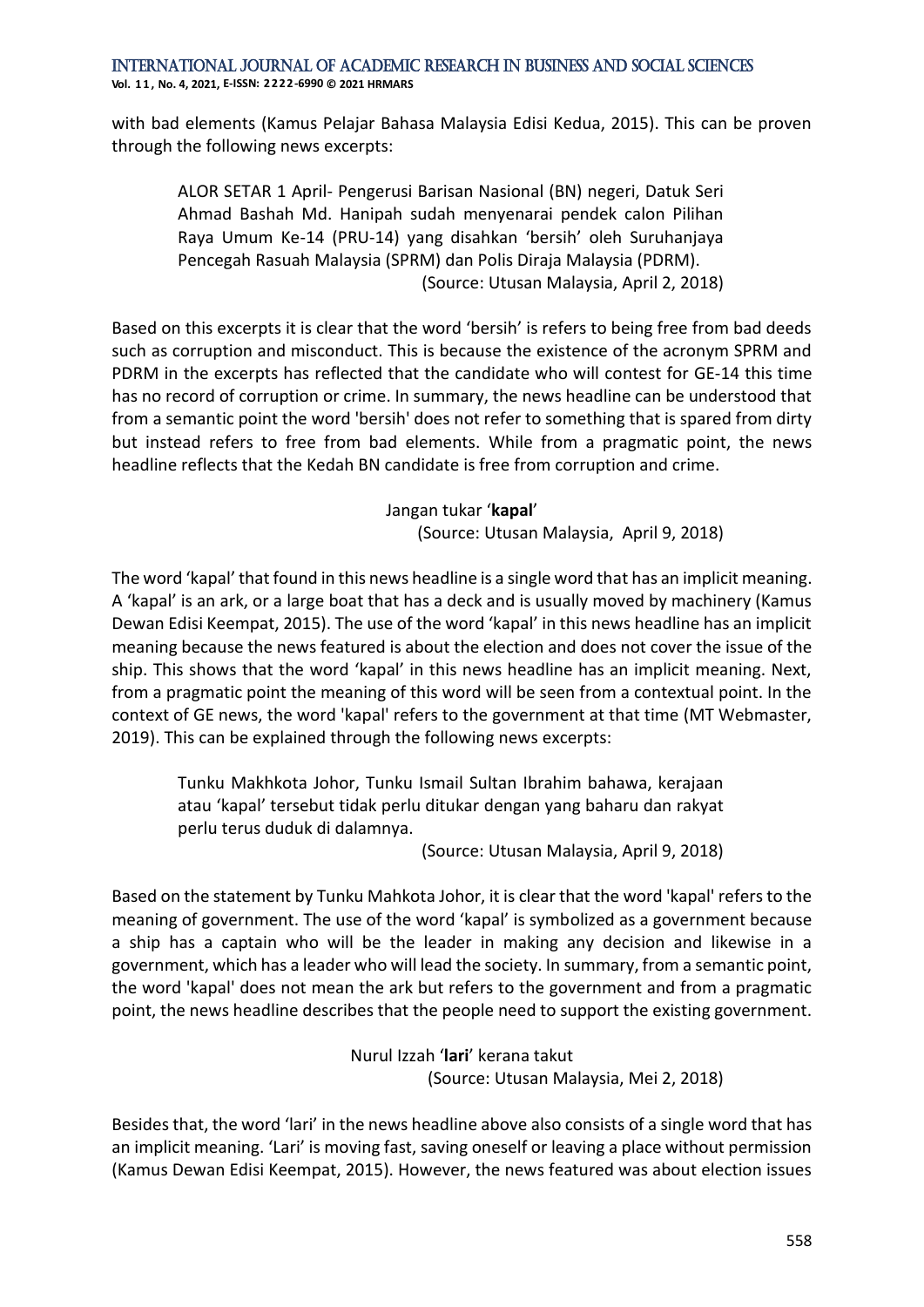**Vol. 1 1 , No. 4, 2021, E-ISSN: 2222-6990 © 2021 HRMARS**

and did not touch on the running issue. This indirectly shows that the word 'run' in this headline has an implicit meaning. Next, from a pragmatic point will be explained the meaning of the word 'lari' according to the news context. In the context of this news, the word 'lari' refers to get away from something (Kamus Pelajar Bahasa Malaysia, 2015). This meaning can be explained by the following news excerpts:

"Dia sudah 'angkat punggung' lari ke Permatang Pauh. Jauh. Kenapa dia tidak ada di sini? Sebab dia takut," katanya ketika berucap pada majlis Gotong Royong dan Santai di Perumahan Pantai Indah Fasa 2, Lembah Pantai di sini hari ini.

(Source: Utusan Malaysia, Mei 2, 2018)

Based on this excerpts, it is clear that Nurul Izzah moved to Permatang Pauh to avoid contesting with the Barisan Nasional (BN) candidate. The action of Nurul Izzah who went elsewhere was described as running away because fear of losing in GE-14. In summary, from a semantic point, the word 'lari' does not refer to the act of moving fast but instead refers to the meaning of going to escape. From a pragmatic point, the news headline describes Nurul Izzah's action go to Permatang Pauh out of fear.

> DAP mahu jayakan **tsunami** (Source: Utusan Malaysia, Mei 4, 2018)

The word 'tsunami' on this news headline is a single word that has an implicit meaning. According to the Kamus Dewan Edisi Keempat (2015), a tsunami is a large wave caused by an earthquake or an underwater canic eruption. A tsunami can also cause great destruction of property as well as loss of life. Based on this meaning clearly shows that the word 'tsunami' has an implicit meaning because the tsunami that occurred is a natural phenomenon and has nothing to do with political issues. The meaning of this word will be explained from a pragmatic point. In terms of political context, according to Salleh (2008), tsunami is a wave of repulsion. This rejection refers to the rejection of a political parties. The meaning of this word can be explained by the following news excerpts:

KUALA LUMPUR 3 Mei – DAP sengaja memilih Tun Dr. Mahathir Mohamad kerana mahu pengaruh bekas Perdana Menteri itu menarik lebih ramai sokongan orang Melayu kepada gabungan pembangkang PKR sekali gus menambah perpecahan dalam kalangan kaum tersebut. (Source: Utusan Malaysia, Mei 4, 2018)

Through the news excerpts above it is clear that with the presence of Tun Dr. Mahathir in GE-14 is indirectly helping to attract Malay voters to vote DAP. This support will cause a wave of rejection against other parties which will give opportunities for the DAP party to win in GE-14. In summary, from this news headline it can be understood that from a semantic point, the word 'tsunami' does not refer to big waves, instead it is a wave of political parties rejection and from a pragmatic point, the news headline was describes DAP party want to ensure a massive wave of rejection happened in this GE. Therefore, the results of these findings are parallel with Morris' Semiotic theory which is giving meaning not only from the point of view of literal meaning but also seen from the point of view of context.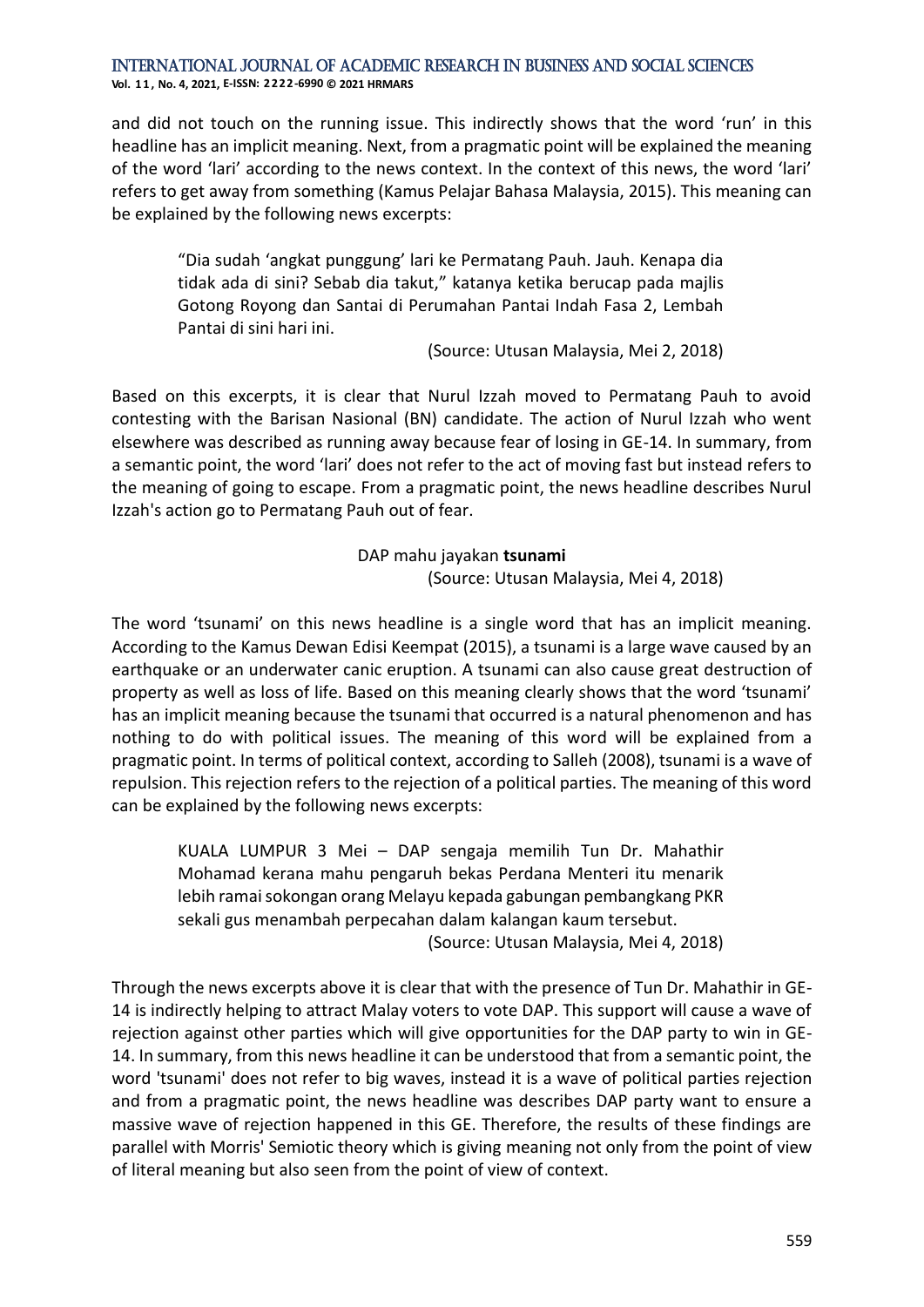International Journal of Academic Research in Business and Social Sciences **Vol. 1 1 , No. 4, 2021, E-ISSN: 2222-6990 © 2021 HRMARS**

**Conclusion** 

In conclusion, this study can prove that the news headline in the Utusan Malaysia newspaper consists of a single word that has an implicit meaning. Through Semiotic theory the meaning of each single word can be explained according to the context of the news so that the meaning is parallel to the content of the news. However, the use of word that have an implicit meaning in the news headline can cause the delivery of information to be less effective because the reader cannot interpret the implicit meaning used. Therefore, this study can show changes in the pattern of news writing that should be given attention and improved from time to time so society can easily to understand it.

### **Corresponding Author**

Faris Fakhira Tauran

Faculty of Modern Languages and Communication, Universiti Putra Malaysia, 43400 Serdang, Selangor, Malaysia.

Email: farisfakhira@gmail.com

### **References**

- Abdullah, S. (2013). Makna Pragmatis pada Judul Artikel Surat Khabar MALUT POST dan POSKO MALUT. *Kajian Linguistik,* 1: 91-105.
- Hassan, M. H. S., & Sha'ri, S. N. (2019). Analisis Kesalahan Penggunaan Bahasa dalam Rencana Akhbar. *Jurnal Pengajian Media Malaysia,* 21(2), 55-71.
- Juwita, R. (2018). *Analisis Penggunaan Kata Pada Judul Berita Tabloid Tabangun Aceh*. (Master's thesis, Universiti Syiah Kuala, Acheh, Indonesia). Retrieved from https://etd.unsyiah.ac.id/baca/index.php?id=37276&page=1
- Kadir, F. R. A., & Hamzah, Z. A. Z. (2017). Ujaran Implisit dalam Filem Melayu Klasik Sri Mersing. *International Journal of Language Education and Applied Linguistics (IJLEAL)*, 6, 13- 24.

*Kamus Dewan Edisi Keempat*. (2015). Kuala Lumpur: Dewan Bahasa dan Pustaka.

- *Kamus Pelajar Bahasa Malaysia Edisi Kedua*. (2015). Kuala Lumpur: Dewan Bahasa dan Pustaka.
- Khalidi, S. N. M., Yaakob, N. A., & Hamzah, Z. A. Z. (2017). Makna Siratan Bahasa Figuratif dalam Cerpen Melayu Karya Lim Swee Tin. *Journal of Business and Social Development*, 5(2): 75-94.
- Mohamed, N. A. (2015). *Pemahaman Makna Tersirat dalam Interaksi Kanak-Kanak Prasekolah*. (Doctoral thesis, Universiti Malaya, Selangor, Malaysia). Retrieved from http://studentsrepo.um.edu.my/5908/1/NOOR\_AZMIRA\_BINTI\_MOHAMED.pdf
- Morris, C. (1971). *Writings On The General Theory Of Signs*. Paris: Mouton & Co.
- MT, W. (2019). TMJ Sindir Syed Saddiq Geng Pelangi. *Malaysia Today*. Retrieved from [https://www.malaysia-today.net/2019/04/12/tmj-sindir-syed-saddiq-geng](https://www.malaysia-today.net/2019/04/12/tmj-sindir-syed-saddiq-geng-pelangi/)[pelangi/](https://www.malaysia-today.net/2019/04/12/tmj-sindir-syed-saddiq-geng-pelangi/)
- Nopiah, J., Jalaludin, N. H., & Kasdan, J. (2018). Refleksi Gastronomi dalam Komunikasi: Analisis Semantik Inkuisitif. *Jurnal Komunikasi*, 34(1), 185-201.
- Salleh, N. M. (2008). Pilihan Raya Umum Ke-12 (PRU-12): "Tsunami" Politik Melayu?. *Malaysian Journal of History, Politics & Strategic Studies*, 35, 49-64.
- Wulandari, A. (2013). Analisis Kesalahan Penggunaan Diksi Pada Tajuk Rencana Harian Haluan Kepri Edisi April dan Mei 2013. *Jurnal Umrah*.